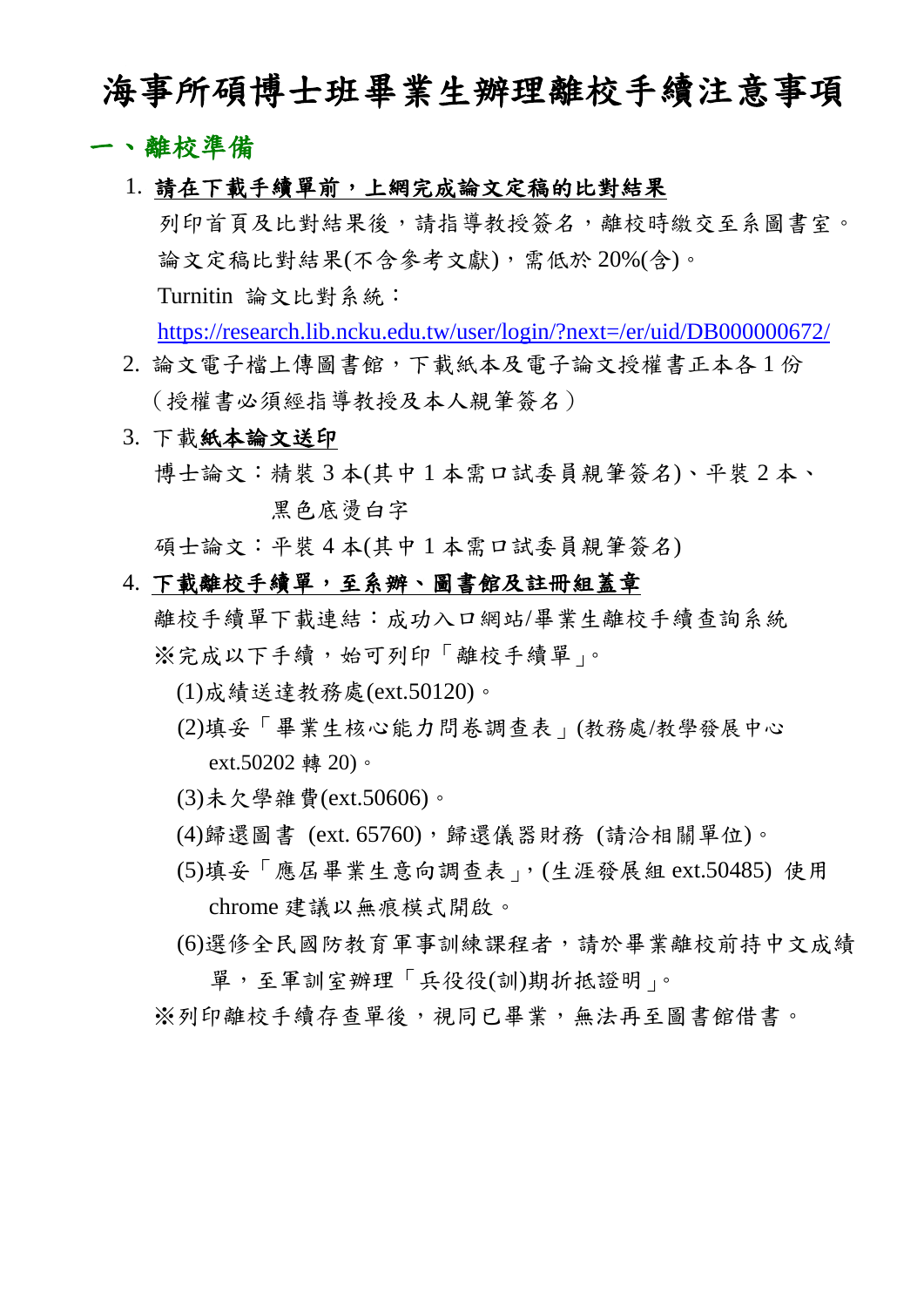### 二、離校手續單中各單位須繳交文件

- 1. 所辦:攜帶離校手續單(指導教授在空白處簽名)至所辦蓋章
	- (1) 所辦公室:填寫問卷、繳交系館大門磁卡、論文、論文光碟(含 PTT、 WORD、PDF 檔)、國家圖書館學位論文延後公開申請書(有
		- 需要者才繳交,格式詳附件)及論文比對結果
		- A.論文比對結果:請指導教授在空白處簽名
		- B.繳交論文:
			- ★請注意,論文第二頁裝訂考試合格證明,請考試委員、指導 教授、系(所)主管簽名。

#### ★碩士生**-**繳交平裝碩士論文 **3** 本

需繳交 3 本平裝論文(其中 1 本需口試委員親筆簽名)、雙面影印。

#### ★博士生**-**繳交博士論文 **4** 本

 需繳交 2 本精裝論文(其中 1 本需口試委員親筆簽名)、2 本平裝 論文、雙面影印。

2. 圖書館:攜帶離校手續單、論文授權書(需指導教授簽名)、論文

(1)紙本及電子論文授權書正本各 1 份

- (授權書必須經指導教授及本人親筆簽名)
- (2 )繳交論文(自行前往繳交)
	- 博士論文:精裝1本、黑色底湯白字

碩士論文:平裝 1 本

3. 註冊組:攜帶離校手續單至註冊組領取畢業證書